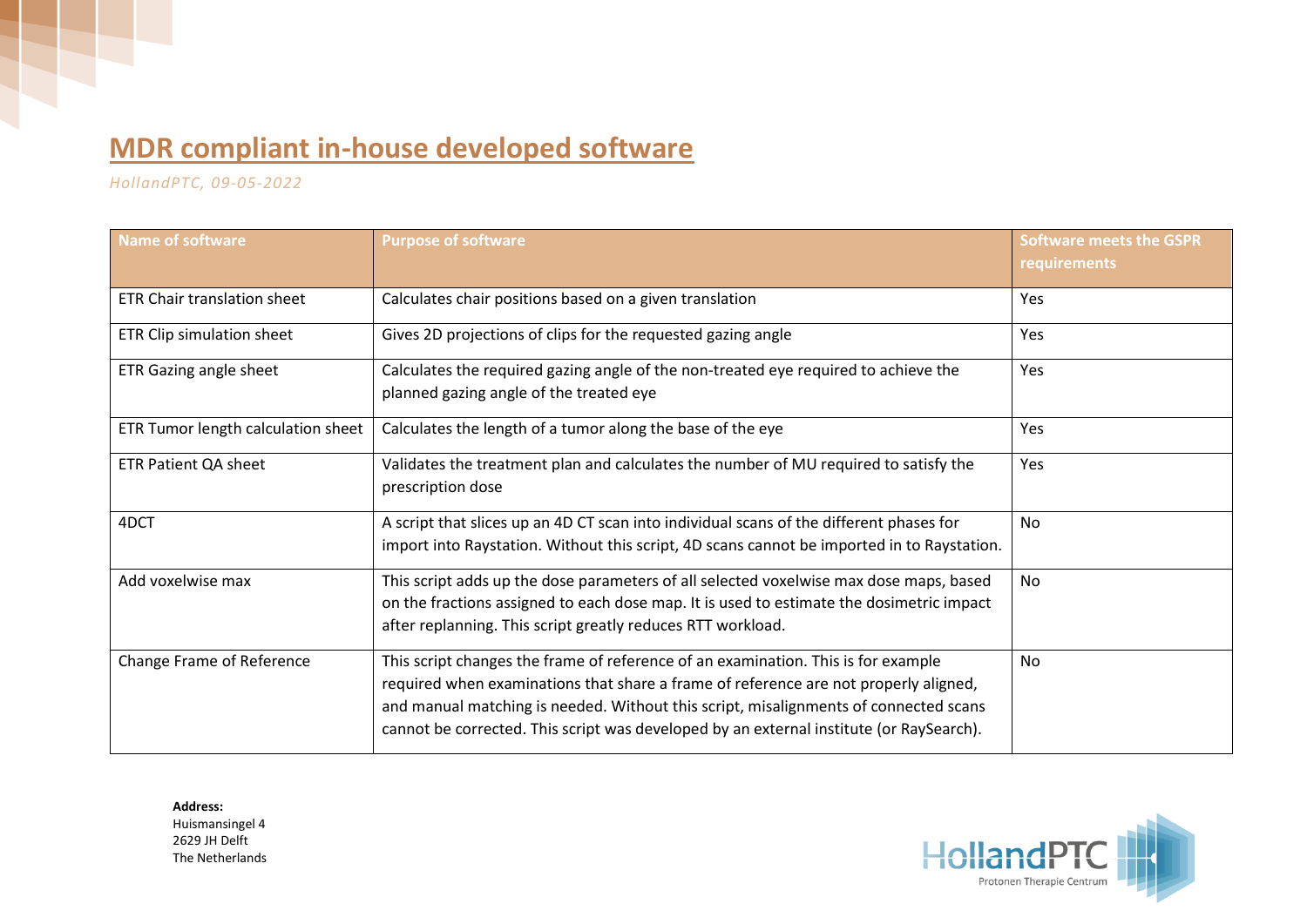| Continue optimization         | For certain plans, multiple re-optimizations are required in order to obtain a satisfactory<br>plan. This scripts automatically repeats the optimization a predefined number of times,<br>thereby reducing RTT workload.                                                                                                                                                                                     | No        |
|-------------------------------|--------------------------------------------------------------------------------------------------------------------------------------------------------------------------------------------------------------------------------------------------------------------------------------------------------------------------------------------------------------------------------------------------------------|-----------|
| Contour propagation           | This script propagates the contours from the source image to the target images, with the<br>selected deformable registrations. The script was designed to aid treatment planning for<br>patients with 4D CT (e.g., lung patients). This script greatly reduces RTT workload.                                                                                                                                 | <b>No</b> |
| Contour update                | This script is used to update composite contours. Composite contours have dependency<br>on other ROIs. Once the other ROIs are changed, the composite contours should be<br>updated, otherwise they would be invalid. The script is able to update the selected<br>contours on specific CT scans. It also automatically removes holes for the External<br>contour. This script greatly reduces RTT workload. | No        |
| Copy spots to CT              | This script copies the spots of a treatment plan from one CT to another CT. It is primarily<br>used during replanning. This script reduces optimization time by providing a 'warme<br>start'.                                                                                                                                                                                                                | <b>No</b> |
| Create beam specific CTV      | This application created a beam specific CTV in order to account for density/range<br>uncertainties of metal clips. The working of this script is based on the manual workflow.<br>This script greatly reduces RTT workload.                                                                                                                                                                                 | No        |
| CT tag check                  | The CT acquisition settings can have a large impact on the perceived material densities.<br>This scripts checks whether the acquisition settings match those of the selected protocol.<br>The output can be exported in PDF format. This script greatly reduces RTT and MP<br>workload.                                                                                                                      | <b>No</b> |
| Find dose specification point | This application finds a dose specification point in 3D that exactly matches the dose<br>values chosen by the user and to which all beams contribute. The dose specification<br>point is used by Aria for treatment administration. This script greatly reduces RTT<br>workload and improves treatment administration accuracy.                                                                              | No        |

**Address:**  Huismansingel 4 2629 JH Delft The Netherlands

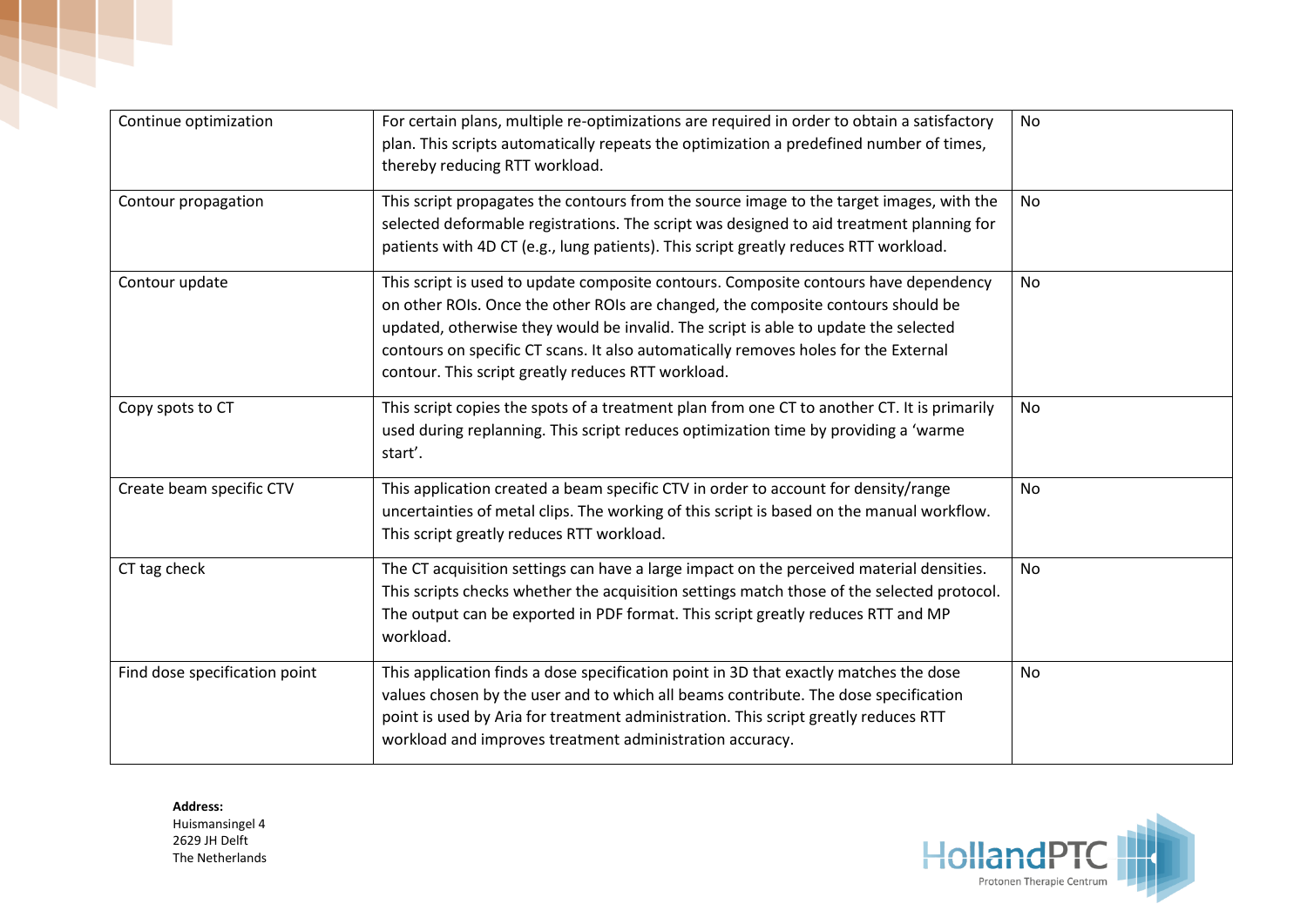| Localization point - Isocenter | This script generates a sheet with the positions of the localization point and isocenter<br>and the required couch shift to move the patient from the localization point to the<br>isocenter. This script reduces RTT workload.                                                                                                                                                                                                                                         | <b>No</b> |
|--------------------------------|-------------------------------------------------------------------------------------------------------------------------------------------------------------------------------------------------------------------------------------------------------------------------------------------------------------------------------------------------------------------------------------------------------------------------------------------------------------------------|-----------|
| Low weighted spots check       | An application used to check the number and cumulative dose of low weighted spots.<br>Low weighted spots are spots that are below the position detection threshold of Varian.<br>There is therefore a (small) chance that these spots end up in the wrong place<br>undetected. The output can be exported in PDF format. Without this script, it would not<br>be (realistically) possible to check the number and possible impact of low weighted spots<br>in the plan. | <b>No</b> |
| Merge repaint layers           | This script calculates the number of repaint layers required to satisfy the low weighted<br>spot limitations. After running the script, a new plan will be generated with exactly the<br>same beam configurations as the original plan, but with different number of repaint<br>layers for each energy layer. Reducing the number of repaint layers to reduce the<br>number of low weighted spots is something that cannot realistically be done manually.              | <b>No</b> |
| Off center position            | This scripts allows the user to shift the patient 4cm relative to the table; either left of<br>right. This is achieved by shifting the table structures in the opposite direction. This script<br>reduces RTT workload.                                                                                                                                                                                                                                                 | No        |
| PET CT pixel padding           | Raystation cannot import PET-CT scans with varying padding pixel values. This script<br>override the padding pixel of all slices to be the same value as the first slice. Without this<br>script, importing certain PET-CT scans would not be possible.                                                                                                                                                                                                                 | No        |
| Physics check                  | This script checks numerous aspects of the plan and generates a partly pre-filled PDF<br>template used by MP to check the plan. This script greatly reduces MP workload and<br>improves consistency.                                                                                                                                                                                                                                                                    | <b>No</b> |

**Address:**  Huismansingel 4 2629 JH Delft The Netherlands